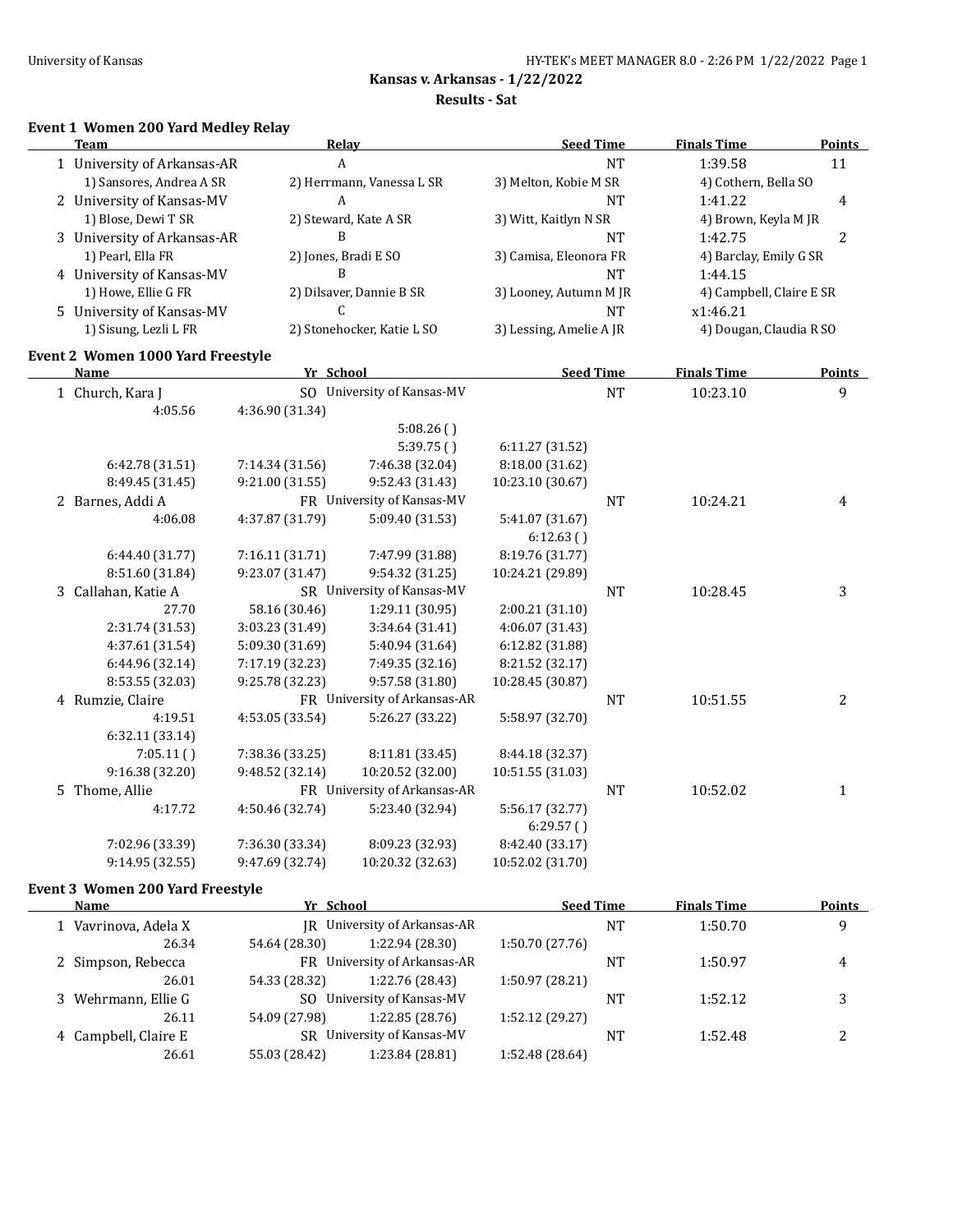**Results - Sat**

## **(Event 3 Women 200 Yard Freestyle)**

| Name                 | Yr School     |                              | <b>Seed Time</b> |    | <b>Finals Time</b> | <b>Points</b> |
|----------------------|---------------|------------------------------|------------------|----|--------------------|---------------|
| 5 Dougan, Claudia R  |               | SO University of Kansas-MV   | 1:53.34<br>NT    |    |                    |               |
| 26.04                | 54.77 (28.73) | 1:24.01 (29.24)              | 1:53.34 (29.33)  |    |                    |               |
| 6 Garfield, Emma M   |               | SR University of Arkansas-AR |                  | NT | 1:58.69            |               |
| 28.28                | 58.25 (29.97) | 1:28.58 (30.33)              | 1:58.69(30.11)   |    |                    |               |
| --- Dalbey, Brooke E |               | SO University of Kansas-MV   |                  | NT | X1:56.66           |               |
| 26.40                | 55.57 (29.17) | 1:25.81 (30.24)              | 1:56.66 (30.85)  |    |                    |               |
|                      |               |                              |                  |    |                    |               |

#### **Event 4 Women 100 Yard Backstroke**

|       | Name                      | Yr School                         | <b>Seed Time</b> | Finals Time | <b>Points</b> |
|-------|---------------------------|-----------------------------------|------------------|-------------|---------------|
|       | 1 Sansores, Andrea A      | SR University of Arkansas-AR      | <b>NT</b>        | 54.09       | 9             |
|       | 26.14                     | 54.09 (27.95)                     |                  |             |               |
|       | 2 Blose, Dewi T           | SR University of Kansas-MV        | <b>NT</b>        | 55.53       | 4             |
|       | 27.05                     | 55.53 (28.48)                     |                  |             |               |
|       | 3 Sisung, Lezli L         | FR University of Kansas-MV        | <b>NT</b>        | 56.39       | 3             |
|       | 27.52                     | 56.39 (28.87)                     |                  |             |               |
|       | 4 Pearl, Ella             | FR University of Arkansas-AR      | <b>NT</b>        | 56.54       | 2             |
|       | 27.53                     | 56.54 (29.01)                     |                  |             |               |
|       | 5 Howe, Ellie G           | FR University of Kansas-MV        | <b>NT</b>        | 57.76       |               |
|       | 28.06                     | 57.76 (29.70)                     |                  |             |               |
|       | --- Bravence, Mackenzie G | <b>IR</b> University of Kansas-MV | <b>NT</b>        | X58.13      |               |
|       | 28.38                     | 58.13 (29.75)                     |                  |             |               |
| $---$ | Kotzamanis, Eleni C       | FR University of Kansas-MV        | <b>NT</b>        | X58.20      |               |
|       | 28.68                     | 58.20 (29.52)                     |                  |             |               |
|       | --- Conley, Taylor M      | SO University of Kansas-MV        | <b>NT</b>        | X58.93      |               |
|       | 29.03                     | 58.93 (29.90)                     |                  |             |               |

#### **Event 5 Women 100 Yard Breaststroke**

| <b>Name</b>                                                  | Yr School                    | <b>Seed Time</b> | <b>Finals Time</b> | Points |
|--------------------------------------------------------------|------------------------------|------------------|--------------------|--------|
| 1 Herrmann, Vanessa L                                        | SR University of Arkansas-AR | <b>NT</b>        | 1:00.74            | 9      |
| 28.91                                                        | 1:00.74 (31.83)              |                  |                    |        |
| 2 Steward, Kate A                                            | SR University of Kansas-MV   | <b>NT</b>        | 1:01.55            | 4      |
| 29.25                                                        | 1:01.55 (32.30)              |                  |                    |        |
| 3 Cothern, Bella                                             | SO University of Arkansas-AR | <b>NT</b>        | 1:02.69            | 3      |
| 29.63                                                        | 1:02.69(33.06)               |                  |                    |        |
| 4 Jones, Bradi E                                             | SO University of Arkansas-AR | <b>NT</b>        | 1:02.94            | 2      |
| 29.99                                                        | 1:02.94 (32.95)              |                  |                    |        |
| 5 Dilsaver, Dannie B                                         | SR University of Kansas-MV   | NT               | 1:03.03            | 1      |
| 29.73                                                        | 1:03.03(33.30)               |                  |                    |        |
| 6 Witt, Kaitlyn N                                            | SR University of Kansas-MV   | NT               | 1:06.10            |        |
| 31.41                                                        | 1:06.10(34.69)               |                  |                    |        |
| Stonehocker, Katie L                                         | SO University of Kansas-MV   | <b>NT</b>        | X1:05.30           |        |
| 30.94                                                        | 1:05.30(34.36)               |                  |                    |        |
| Walker, Emma K<br>$\qquad \qquad - -$                        | SO University of Kansas-MV   | NT               | X1:06.47           |        |
| 31.45                                                        | 1:06.47(35.02)               |                  |                    |        |
| Riekhof, Paige C<br>$\hspace{0.05cm} \ldots \hspace{0.05cm}$ | SR University of Kansas-MV   | NT               | X1:09.37           |        |
| 32.72                                                        | 1:09.37 (36.65)              |                  |                    |        |
| Downey, Erin R<br>$---$                                      | JR University of Kansas-MV   | <b>NT</b>        | X1:09.99           |        |
| 33.03                                                        | 1:09.99 (36.96)              |                  |                    |        |
| <b>Event 6 Women 200 Yard Butterfly</b>                      |                              |                  |                    |        |
| Name                                                         | Yr School                    | <b>Seed Time</b> | <b>Finals Time</b> | Points |
| 1 Camisa, Eleonora                                           | FR University of Arkansas-AR | <b>NT</b>        | 2:01.89            | 9      |

| 1 Camisa, Eleonora | FR University of Arkansas-AR |                 |                 | ИT. | 2:01.89 |
|--------------------|------------------------------|-----------------|-----------------|-----|---------|
| 27.18              | 57.81 (30.63)                | 1:28.98 (31.17) | 2:01.89 (32.91) |     |         |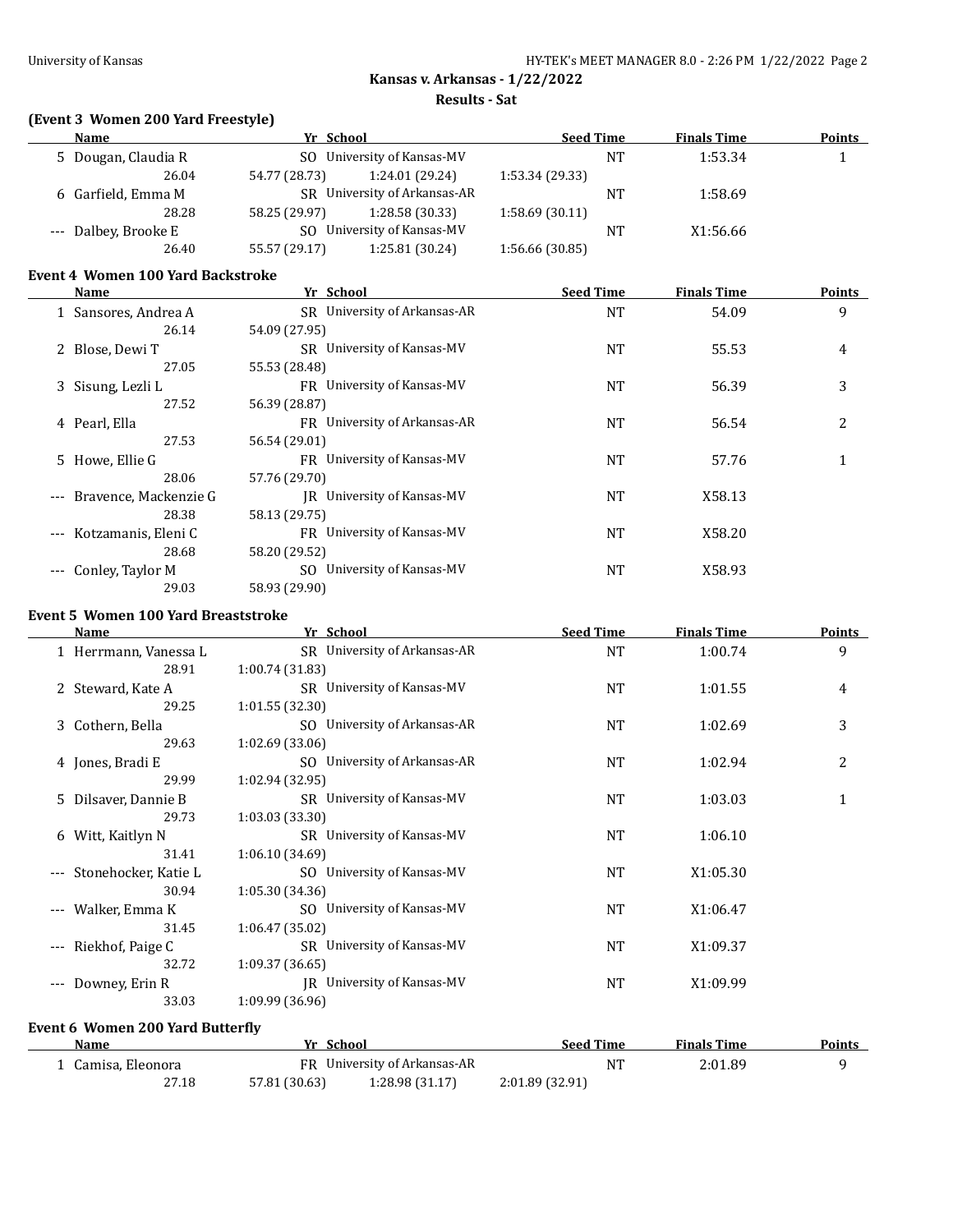**Results - Sat**

# **(Event 6 Women 200 Yard Butterfly)**

|          | <b>Name</b>                            | Yr School                          | <b>Seed Time</b> | <b>Finals Time</b>  | <b>Points</b> |
|----------|----------------------------------------|------------------------------------|------------------|---------------------|---------------|
|          | 2 Linartas, Lizzy A                    | SO University of Arkansas-AR       | <b>NT</b>        | 2:03.74             | 4             |
|          | 27.99                                  | 59.00 (31.01)<br>1:31.56 (32.56)   | 2:03.74 (32.18)  |                     |               |
|          | 3 Gwidt, Brigid E                      | FR University of Kansas-MV         | NT               | 2:04.70             | 3             |
|          | 28.16                                  | 1:00.11 (31.95)<br>1:32.36 (32.25) | 2:04.70 (32.34)  |                     |               |
|          | 4 Lessing, Amelie A                    | JR University of Kansas-MV         | NT               | 2:05.97             | 2             |
|          | 27.24                                  | 58.66 (31.42)<br>1:31.69 (33.03)   | 2:05.97 (34.28)  |                     |               |
|          | 5 Callahan, Katie A                    | SR University of Kansas-MV         | NT               | 2:09.58             | 1             |
|          | 28.62                                  | 1:01.17 (32.55)<br>1:35.16 (33.99) | 2:09.58 (34.42)  |                     |               |
|          | --- Lessing, Karla M                   | FR University of Kansas-MV         | NT               | X2:11.45            |               |
|          | 28.50                                  | 1:02.17 (33.67)<br>1:36.86 (34.69) | 2:11.45 (34.59)  |                     |               |
|          | <b>Event 7 Women 50 Yard Freestyle</b> |                                    |                  |                     |               |
|          | Name                                   | Yr School                          | <b>Seed Time</b> | <b>Finals Time</b>  | <b>Points</b> |
|          | 1 Melton, Kobie M                      | SR University of Arkansas-AR       | <b>NT</b>        | 22.92               | 9             |
|          | 2 Barclay, Emily G                     | SR University of Arkansas-AR       | NT               | 23.31               | 4             |
| 3.       | Brown, Keyla M                         | JR University of Kansas-MV         | <b>NT</b>        | 23.69               | 3             |
|          | 4 Looney, Autumn M                     | JR University of Kansas-MV         | NT               | 24.17               | 2             |
|          |                                        | JR University of Arkansas-AR       |                  | 24.20               |               |
| 5.       | Shaner, Reilly K                       |                                    | NT               |                     | $\mathbf{1}$  |
|          | 6 Hyatt, Claire E                      | FR University of Kansas-MV         | NT               | 24.28               |               |
| $\cdots$ | Olsen, Greta M                         | SR University of Kansas-MV         | NT               | X25.18              |               |
|          | <b>Event 8 Women 3 mtr Diving</b>      |                                    |                  |                     |               |
|          | Name                                   | Yr School                          |                  | <b>Finals Score</b> | <b>Points</b> |
|          | 1 Chen, Jiayu                          | SO University of Kansas-MV         | <b>NP</b>        | 324.90              | 9             |
| 2        | Richards, Mayci R                      | University of Arkansas-AR<br>SO.   | <b>NP</b>        | 321.15              | 4             |
| 3        | Matalone, Josie M                      | JR University of Arkansas-AR       | N <sub>P</sub>   | 239.25              | 3             |
| 4        | Fingerut, Amanda M                     | JR University of Kansas-MV         | NP               | 225.30              | 2             |
| 5        | Gryboski, Lauren D                     | University of Kansas-MV<br>SO.     | NP               | 213.68              | $\mathbf{1}$  |
|          | 6 Grass, Alison I                      | SR University of Kansas-MV         | NP               | x210.45             |               |
|          | Event 9 Women 100 Yard Freestyle       |                                    |                  |                     |               |
|          | Name                                   | Yr School                          | <b>Seed Time</b> | <b>Finals Time</b>  | <b>Points</b> |
|          | 1 Cothern, Bella                       | SO University of Arkansas-AR       | <b>NT</b>        | 50.43               | 9             |
|          | 23.96                                  | 50.43 (26.47)                      |                  |                     |               |
|          | 2 Campbell, Claire E                   | SR University of Kansas-MV         | NT               | 51.96               | 4             |
|          | 25.27                                  | 51.96 (26.69)                      |                  |                     |               |
|          | 3 Sansores, Andrea A                   | SR University of Arkansas-AR       | <b>NT</b>        | 51.99               | 3             |
|          | 24.87                                  | 51.99 (27.12)                      |                  |                     |               |
|          | 4 Dougan, Claudia R                    | SO University of Kansas-MV         | NT               | 52.02               | 2             |
|          | 25.26                                  | 52.02 (26.76)                      |                  |                     |               |
|          | 5 Wehrmann, Ellie G                    | SO University of Kansas-MV         | NT               | 52.40               | 1             |
|          | 25.37                                  | 52.40 (27.03)                      |                  |                     |               |
|          | 6 Barclay, Emily G                     | SR University of Arkansas-AR       | NT               | 52.45               |               |
|          | 24.97                                  | 52.45 (27.48)                      |                  |                     |               |
|          | --- Brown, Keyla M                     | JR University of Kansas-MV         | NT               | X51.68              |               |
|          | 25.02                                  | 51.68 (26.66)                      |                  |                     |               |
|          | --- Hyatt, Claire E                    | FR University of Kansas-MV         | <b>NT</b>        | X52.88              |               |
|          | 25.42                                  | 52.88 (27.46)                      |                  |                     |               |
|          | Event 10 Women 200 Yard Backstroke     |                                    |                  |                     |               |
|          | Name                                   | Yr School                          | <b>Seed Time</b> | <b>Finals Time</b>  | <b>Points</b> |
|          | 1 Melton, Kobie M                      | SR University of Arkansas-AR       | <b>NT</b>        | 1:57.33             | 9             |
|          | 27.90                                  | 57.89 (29.99)<br>1:28.03 (30.14)   | 1:57.33 (29.30)  |                     |               |
|          |                                        |                                    |                  |                     |               |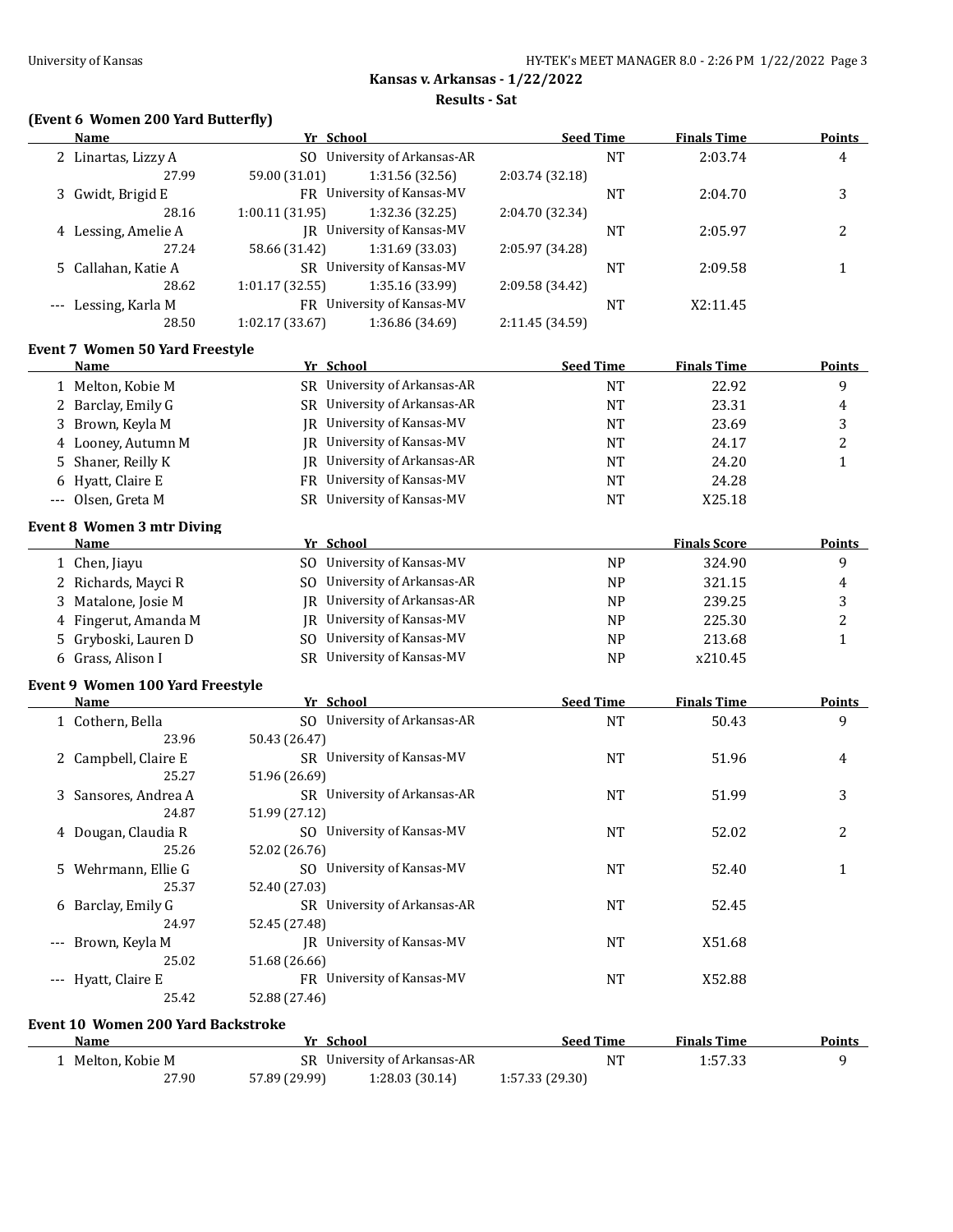**Results - Sat**

### **(Event 10 Women 200 Yard Backstroke)**

| Name             |                                                                                                             |                 |                                                                                                                                                                                                                              |           | <b>Finals Time</b> | <b>Points</b> |
|------------------|-------------------------------------------------------------------------------------------------------------|-----------------|------------------------------------------------------------------------------------------------------------------------------------------------------------------------------------------------------------------------------|-----------|--------------------|---------------|
|                  |                                                                                                             |                 |                                                                                                                                                                                                                              | <b>NT</b> | 2:01.17            | 4             |
| 28.50            | 58.91 (30.41)                                                                                               | 1:30.20 (31.29) | 2:01.17 (30.97)                                                                                                                                                                                                              |           |                    |               |
|                  |                                                                                                             |                 |                                                                                                                                                                                                                              | NT        | 2:01.49            | 3             |
| 28.76            | 59.66 (30.90)                                                                                               | 1:31.00 (31.34) | 2:01.49 (30.49)                                                                                                                                                                                                              |           |                    |               |
|                  |                                                                                                             |                 |                                                                                                                                                                                                                              | NT        | 2:04.91            | 2             |
| 29.12            | 59.94 (30.82)                                                                                               | 1:32.54 (32.60) | 2:04.91 (32.37)                                                                                                                                                                                                              |           |                    |               |
|                  |                                                                                                             |                 |                                                                                                                                                                                                                              | NT        | 2:05.52            |               |
| 28.73            | 59.96 (31.23)                                                                                               | 1:32.64 (32.68) | 2:05.52 (32.88)                                                                                                                                                                                                              |           |                    |               |
|                  |                                                                                                             |                 |                                                                                                                                                                                                                              | NT        | 2:05.91            |               |
| 30.36            | 1:02.60(32.24)                                                                                              | 1:34.63 (32.03) | 2:05.91 (31.28)                                                                                                                                                                                                              |           |                    |               |
| Sisung, Lezli L  |                                                                                                             |                 |                                                                                                                                                                                                                              | <b>NT</b> | X2:03.61           |               |
| 28.85            | 59.88 (31.03)                                                                                               | 1:31.50(31.62)  | 2:03.61(32.11)                                                                                                                                                                                                               |           |                    |               |
| Conley, Taylor M | SO.                                                                                                         |                 |                                                                                                                                                                                                                              | NT        | X2:08.06           |               |
| 30.40            | 1:02.74 (32.34)                                                                                             | 1:35.53 (32.79) | 2:08.06 (32.53)                                                                                                                                                                                                              |           |                    |               |
|                  | 2 Pearl, Ella<br>3 Blose, Dewi T<br>4 Simpson, Rebecca<br>5 Howe, Ellie G<br>6 Kotzamanis, Eleni C<br>$---$ |                 | Yr School<br>FR University of Arkansas-AR<br>SR University of Kansas-MV<br>FR University of Arkansas-AR<br>FR University of Kansas-MV<br>FR University of Kansas-MV<br>FR University of Kansas-MV<br>University of Kansas-MV |           | <b>Seed Time</b>   |               |

#### **Event 11 Women 200 Yard Breaststroke**

|   | Name                     | Yr School       |                              | <b>Seed Time</b> |           | <b>Finals Time</b> | <b>Points</b> |
|---|--------------------------|-----------------|------------------------------|------------------|-----------|--------------------|---------------|
|   | 1 Herrmann, Vanessa L    |                 | SR University of Arkansas-AR |                  | <b>NT</b> | 2:11.66            | 9             |
|   | 29.85                    | 1:03.20(33.35)  | 1:37.09 (33.89)              | 2:11.66 (34.57)  |           |                    |               |
|   | 2 Steward, Kate A        |                 | SR University of Kansas-MV   |                  | <b>NT</b> | 2:14.17            | 4             |
|   | 30.93                    | 1:05.37 (34.44) | 1:39.39 (34.02)              | 2:14.17 (34.78)  |           |                    |               |
|   | 3 Dilsaver, Dannie B     |                 | SR University of Kansas-MV   |                  | <b>NT</b> | 2:17.75            | 3             |
|   | 31.46                    | 1:06.67(35.21)  | 1:42.37 (35.70)              | 2:17.75 (35.38)  |           |                    |               |
|   | 4 Jones, Bradi E         |                 | SO University of Arkansas-AR |                  | <b>NT</b> | 2:18.33            | 2             |
|   | 31.27                    | 1:06.10 (34.83) | 1:43.06 (36.96)              | 2:18.33 (35.27)  |           |                    |               |
|   | 5 Garfield, Emma M       |                 | SR University of Arkansas-AR |                  | <b>NT</b> | 2:19.10            |               |
|   | 31.94                    | 1:07.14(35.20)  | 1:42.96 (35.82)              | 2:19.10(36.14)   |           |                    |               |
| 6 | Gwidt, Brigid E          | FR -            | University of Kansas-MV      |                  | <b>NT</b> | 2:23.43            |               |
|   | 33.13                    | 1:09.46 (36.33) | 1:46.26 (36.80)              | 2:23.43 (37.17)  |           |                    |               |
|   | Walker, Emma K           | SO.             | University of Kansas-MV      |                  | <b>NT</b> | X2:21.50           |               |
|   | 33.06                    | 1:08.95 (35.89) | 1:45.00(36.05)               | 2:21.50 (36.50)  |           |                    |               |
|   | --- Stonehocker, Katie L | SO.             | University of Kansas-MV      |                  | <b>NT</b> | X2:25.19           |               |
|   | 32.53                    | 1:09.37 (36.84) | 1:46.69 (37.32)              | 2:25.19 (38.50)  |           |                    |               |
|   | Downey, Erin R           |                 | JR University of Kansas-MV   |                  | <b>NT</b> | X2:29.13           |               |
|   | 33.71                    | 1:11.26(37.55)  | 1:50.01(38.75)               | 2:29.13 (39.12)  |           |                    |               |
|   |                          |                 |                              |                  |           |                    |               |

#### **Event 12 Women 500 Yard Freestyle**

|   | Name                | Yr School       |                              | <b>Seed Time</b> |           | <b>Finals Time</b> | <b>Points</b> |
|---|---------------------|-----------------|------------------------------|------------------|-----------|--------------------|---------------|
|   | 1 Barnes, Addi A    | FR.             | University of Kansas-MV      |                  | <b>NT</b> | 5:03.43            | 9             |
|   | 27.26               | 57.10 (29.84)   | 1:27.62 (30.52)              | 1:58.36 (30.74)  |           |                    |               |
|   | 2:29.25 (30.89)     | 3:00.37(31.12)  | 3:31.50(31.13)               | 4:02.43 (30.93)  |           |                    |               |
|   | 4:33.27 (30.84)     | 5:03.43 (30.16) |                              |                  |           |                    |               |
|   | 2 Church, Kara J    | SO.             | University of Kansas-MV      |                  | <b>NT</b> | 5:05.43            | 4             |
|   | 27.31               | 57.31 (30.00)   | 1:27.88(30.57)               | 1:58.86 (30.98)  |           |                    |               |
|   | 2:29.88 (31.02)     | 3:01.01(31.13)  | 3:32.26 (31.25)              | 4:03.46 (31.20)  |           |                    |               |
|   | 4:34.81 (31.35)     | 5:05.43 (30.62) |                              |                  |           |                    |               |
|   | 3 Callahan, Katie A | SR.             | University of Kansas-MV      |                  | <b>NT</b> | 5:08.43            | 3             |
|   | 28.25               | 58.16 (29.91)   | 1:28.87 (30.71)              | 2:00.12 (31.25)  |           |                    |               |
|   | 2:31.49 (31.37)     | 3:02.99(31.50)  | 3:34.68(31.69)               | 4:06.52 (31.84)  |           |                    |               |
|   | 4:37.72 (31.20)     | 5:08.43 (30.71) |                              |                  |           |                    |               |
| 4 | Rumzie, Claire      |                 | FR University of Arkansas-AR |                  | <b>NT</b> | 5:20.86            |               |
|   | 28.67               | 1:00.37(31.70)  | 1:32.85 (32.48)              | 2:05.79 (32.94)  |           |                    |               |
|   | 2:38.40 (32.61)     | 3:11.28 (32.88) | 3:43.98 (32.70)              | 4:16.88 (32.90)  |           |                    |               |
|   | 4:49.01 (32.13)     | 5:20.86 (31.85) |                              |                  |           |                    |               |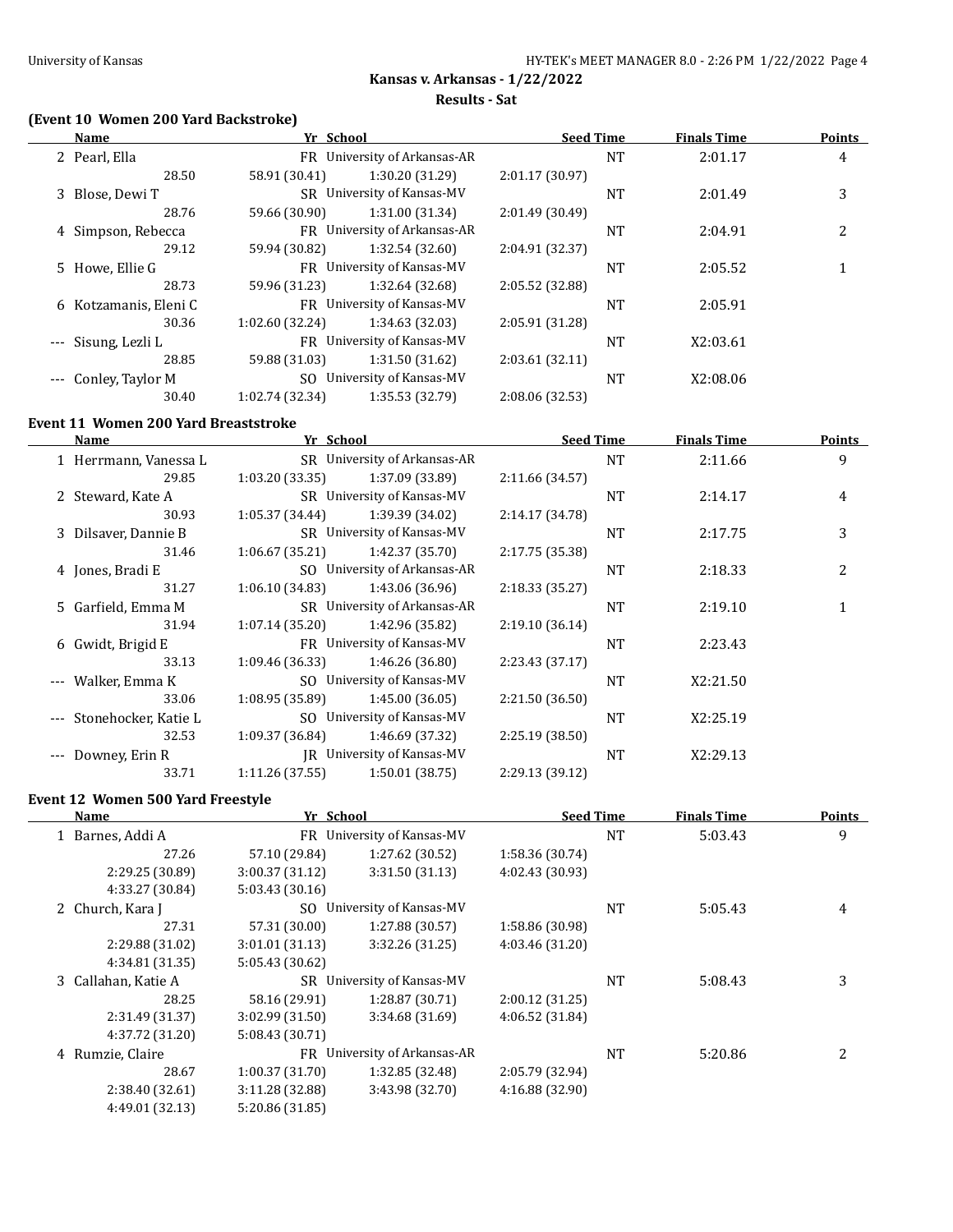**Results - Sat**

### **(Event 12 Women 500 Yard Freestyle)**

| Name                      | Yr School       |                            | <b>Seed Time</b> |                | <b>Finals Time</b> | <b>Points</b> |
|---------------------------|-----------------|----------------------------|------------------|----------------|--------------------|---------------|
| --- Lessing, Karla M      |                 | FR University of Kansas-MV |                  | NT<br>X5:07.63 |                    |               |
| 27.53                     | 57.83 (30.30)   | 1:28.83 (31.00)            | 2:00.15(31.32)   |                |                    |               |
| 2:31.38 (31.23)           | 3:03.11(31.73)  | 3:34.76(31.65)             | 4:06.04(31.28)   |                |                    |               |
| 4:37.42 (31.38)           | 5:07.63 (30.21) |                            |                  |                |                    |               |
| --- Bravence, Mackenzie G |                 | IR University of Kansas-MV |                  | NT             | X5:11.01           |               |
| 28.32                     | 58.85 (30.53)   | 1:29.31 (30.46)            | 2:00.34(31.03)   |                |                    |               |
| 2:31.73 (31.39)           | 3:03.53(31.80)  | 3:35.42 (31.89)            | 4:07.45 (32.03)  |                |                    |               |
| 4:39.26 (31.81)           | 5:11.01 (31.75) |                            |                  |                |                    |               |

# **Event 13 Women 100 Yard Butterfly**

|                     | Name                 | Yr School                         | <b>Seed Time</b> | <b>Finals Time</b> | Points         |
|---------------------|----------------------|-----------------------------------|------------------|--------------------|----------------|
|                     | 1 Looney, Autumn M   | IR University of Kansas-MV        | <b>NT</b>        | 55.31              | 9              |
|                     | 26.30                | 55.31 (29.01)                     |                  |                    |                |
|                     | 2 Camisa, Eleonora   | FR University of Arkansas-AR      | <b>NT</b>        | 55.35              | 4              |
|                     | 25.77                | 55.35 (29.58)                     |                  |                    |                |
|                     | 3 Linartas, Lizzy A  | SO University of Arkansas-AR      | <b>NT</b>        | 56.33              | 3              |
|                     | 26.65                | 56.33 (29.68)                     |                  |                    |                |
|                     | 4 Shaner, Reilly K   | IR University of Arkansas-AR      | NT               | 56.99              | $\overline{2}$ |
|                     | 26.84                | 56.99 (30.15)                     |                  |                    |                |
|                     | 5 Witt, Kaitlyn N    | SR University of Kansas-MV        | <b>NT</b>        | 57.01              | 1              |
|                     | 26.67                | 57.01 (30.34)                     |                  |                    |                |
|                     | 6 Lessing, Amelie A  | <b>IR</b> University of Kansas-MV | <b>NT</b>        | 57.20              |                |
|                     | 26.45                | 57.20 (30.75)                     |                  |                    |                |
|                     | --- Riekhof, Paige C | SR University of Kansas-MV        | <b>NT</b>        | X58.64             |                |
|                     | 28.18                | 58.64 (30.46)                     |                  |                    |                |
| $\qquad \qquad - -$ | Dalbey, Brooke E     | SO University of Kansas-MV        | NT               | X58.76             |                |
|                     | 27.62                | 58.76 (31.14)                     |                  |                    |                |
| $---$               | Olsen, Greta M       | SR University of Kansas-MV        | <b>NT</b>        | X58.78             |                |
|                     | 27.86                | 58.78 (30.92)                     |                  |                    |                |

### **Event 14 Women 1 mtr Diving**

| Name                 | Yr School                    |           | <b>Finals Score</b> | <b>Points</b> |
|----------------------|------------------------------|-----------|---------------------|---------------|
| 1 Richards, Mayci R  | SO University of Arkansas-AR | <b>NP</b> | 307.88              |               |
| 2 Chen, Jiayu        | SO University of Kansas-MV   | <b>NP</b> | 287.40              | 4             |
| 3 Fingerut, Amanda M | IR University of Kansas-MV   | NP        | 208.43              |               |
| 4 Matalone, Josie M  | IR University of Arkansas-AR | <b>NP</b> | 201.45              | ▵             |
| 5 Gryboski, Lauren D | SO University of Kansas-MV   | <b>NP</b> | 195.98              |               |
| 6 Grass, Alison I    | SR University of Kansas-MV   | NP        | x178.20             |               |

#### **Event 15 Women 200 Yard IM**

|                   | Yr School<br><b>Name</b>                          |                                | <b>Seed Time</b>           |                 | <b>Finals Time</b> | <b>Points</b> |   |
|-------------------|---------------------------------------------------|--------------------------------|----------------------------|-----------------|--------------------|---------------|---|
| 1 Steward, Kate A |                                                   | University of Kansas-MV<br>SR. |                            |                 | NT                 | 2:02.96       | 9 |
|                   | 27.69                                             | 59.58 (31.89)                  | 1:33.62 (34.04)            | 2:02.96 (29.34) |                    |               |   |
|                   | 2 Dilsaver, Dannie B                              |                                | SR University of Kansas-MV |                 | NT                 | 2:03.02       | 4 |
|                   | 27.45                                             | 59.07 (31.62)                  | 1:33.80 (34.73)            | 2:03.02 (29.22) |                    |               |   |
|                   | 3 Herrmann, Vanessa L                             | SR University of Arkansas-AR   |                            |                 | NT                 | 2:05.66       | 3 |
|                   | 27.63                                             | 1:00.28(32.65)                 | 1:35.90 (35.62)            | 2:05.66(29.76)  |                    |               |   |
|                   | 4 Garfield, Emma M                                | SR University of Arkansas-AR   |                            |                 | NT                 | 2:07.95       | 2 |
|                   | 28.03                                             | 1:01.79(33.76)                 | 1:38.13 (36.34)            | 2:07.95 (29.82) |                    |               |   |
|                   | 5 Howe, Ellie G                                   | FR University of Kansas-MV     |                            |                 | NT                 | 2:09.02       |   |
|                   | 27.99                                             | 1:00.20 (32.21)                | 1:38.50 (38.30)            | 2:09.02 (30.52) |                    |               |   |
|                   | University of Arkansas-AR<br>6 Thome, Allie<br>FR |                                |                            | NT              | 2:11.20            |               |   |
|                   | 27.65                                             | 1:02.28 (34.63)                | 1:40.36 (38.08)            | 2:11.20 (30.84) |                    |               |   |